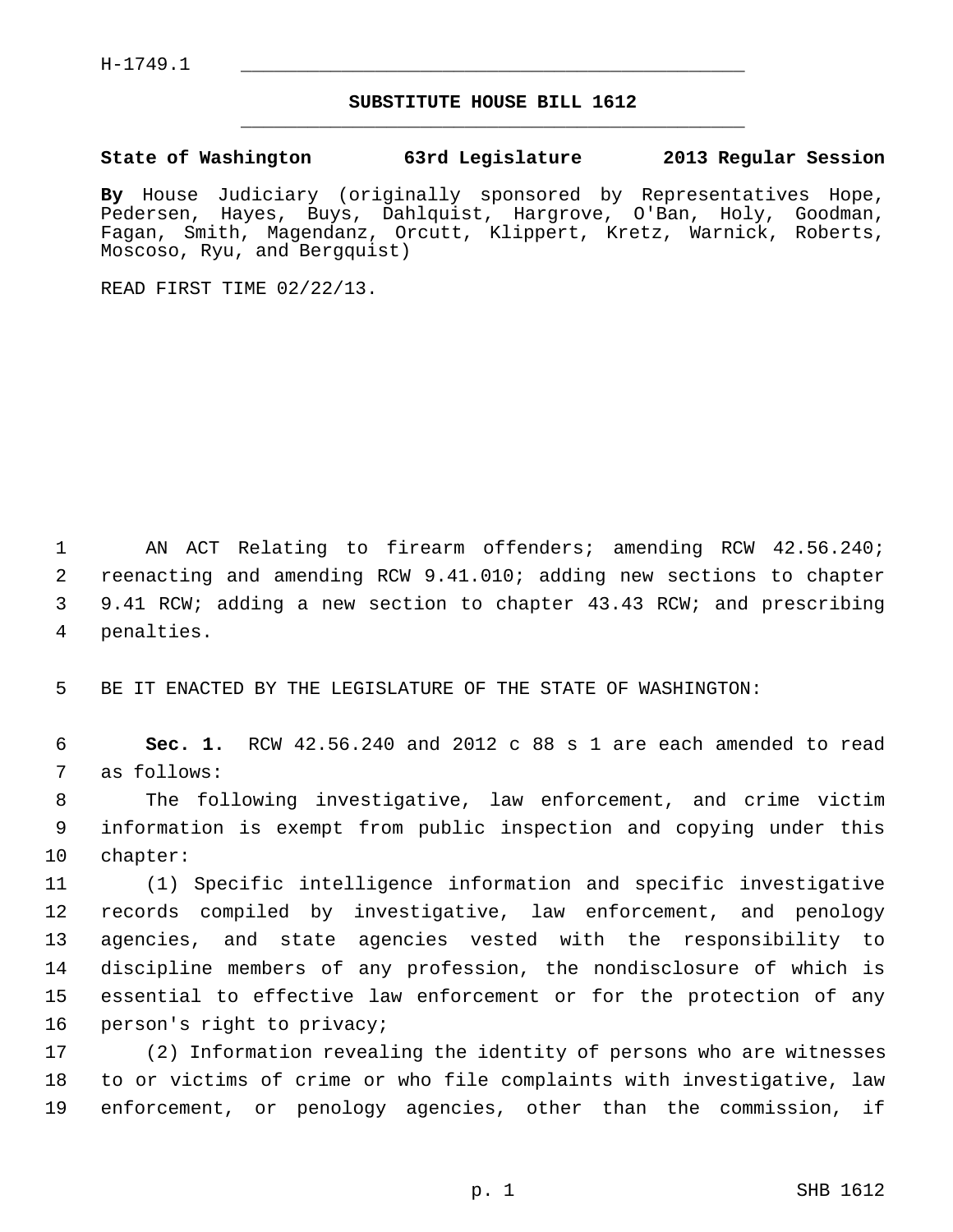1 disclosure would endanger any person's life, physical safety, or 2 property. If at the time a complaint is filed the complainant, victim, 3 or witness indicates a desire for disclosure or nondisclosure, such 4 desire shall govern. However, all complaints filed with the commission 5 about any elected official or candidate for public office must be made 6 in writing and signed by the complainant under oath;

 7 (3) Any records of investigative reports prepared by any state, 8 county, municipal, or other law enforcement agency pertaining to sex 9 offenses contained in chapter 9A.44 RCW or sexually violent offenses as 10 defined in RCW 71.09.020, which have been transferred to the Washington 11 association of sheriffs and police chiefs for permanent electronic 12 retention and retrieval pursuant to RCW 40.14.070(2)(b);

13 (4) License applications under RCW 9.41.070; copies of license 14 applications or information on the applications may be released to law 15 enforcement or corrections agencies;

16 (5) Information revealing the identity of child victims of sexual 17 assault who are under age eighteen. Identifying information means the 18 child victim's name, address, location, photograph, and in cases in 19 which the child victim is a relative or stepchild of the alleged 20 perpetrator, identification of the relationship between the child and 21 the alleged perpetrator;

22 (6) The statewide gang database referenced in RCW 43.43.762;

23 (7) Data from the electronic sales tracking system established in 24 RCW 69.43.165;

25 (8) Information submitted to the statewide unified sex offender 26 notification and registration program under RCW 36.28A.040(6) by a 27 person for the purpose of receiving notification regarding a registered 28 sex offender, including the person's name, residential address, and e-29 mail address; and

30 (9) Personally identifying information collected by law enforcement 31 agencies pursuant to local security alarm system programs and vacation 32 crime watch programs. Nothing in this subsection shall be interpreted 33 so as to prohibit the legal owner of a residence or business from 34 accessing information regarding his or her residence or business; and

35 (10) The central registry of firearm offenders established in 36 section 6 of this act.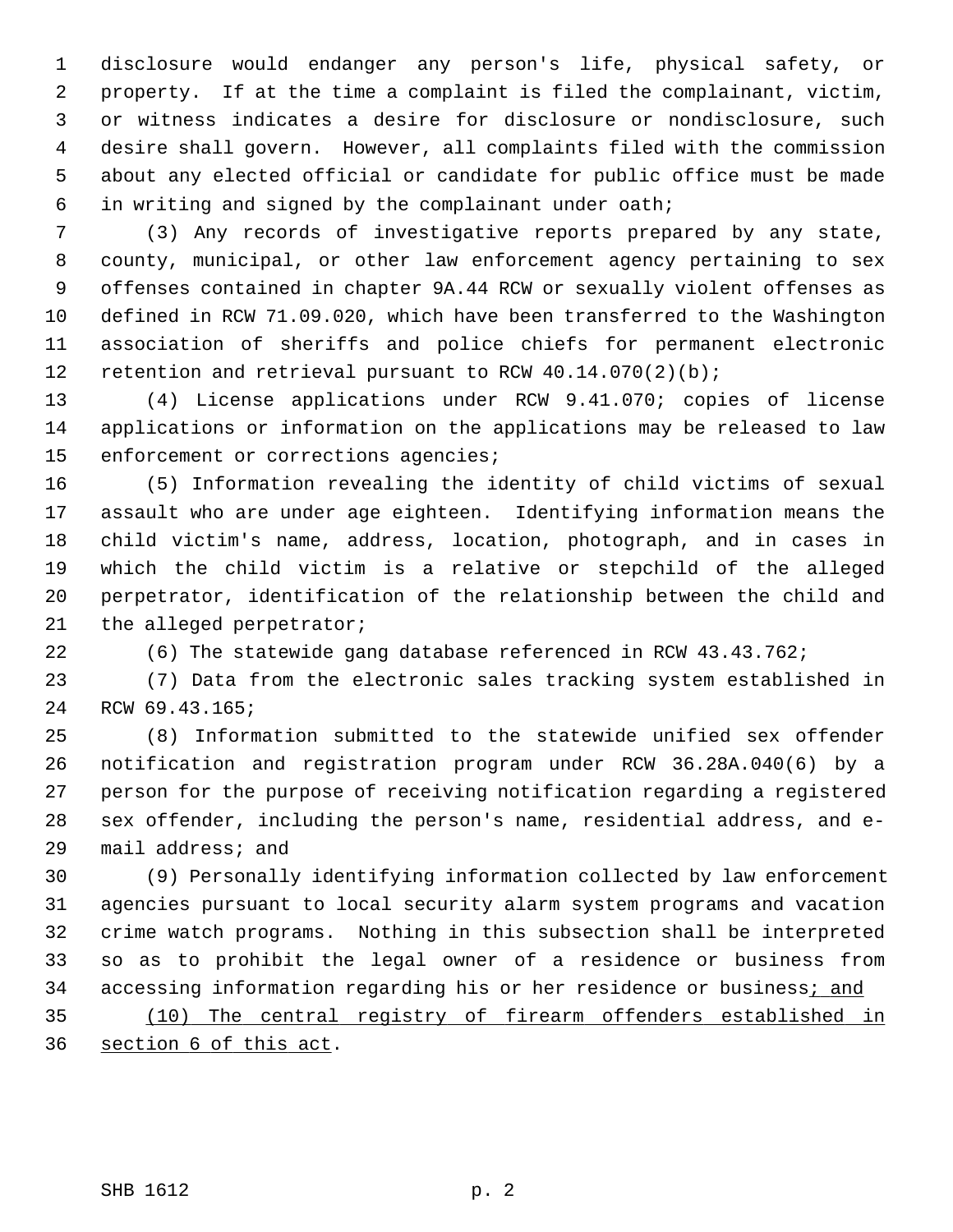1 **Sec. 2.** RCW 9.41.010 and 2009 c 216 s 1 are each reenacted and 2 amended to read as follows:

 3 Unless the context clearly requires otherwise, the definitions in 4 this section apply throughout this chapter.

 5 (1) "Antique firearm" means a firearm or replica of a firearm not 6 designed or redesigned for using rim fire or conventional center fire 7 ignition with fixed ammunition and manufactured in or before 1898, 8 including any matchlock, flintlock, percussion cap, or similar type of 9 ignition system and also any firearm using fixed ammunition 10 manufactured in or before 1898, for which ammunition is no longer 11 manufactured in the United States and is not readily available in the 12 ordinary channels of commercial trade.

13 (2) "Barrel length" means the distance from the bolt face of a 14 closed action down the length of the axis of the bore to the crown of 15 the muzzle, or in the case of a barrel with attachments to the end of 16 any legal device permanently attached to the end of the muzzle.

17 (3) "Crime of violence" means:

18 (a) Any of the following felonies, as now existing or hereafter 19 amended: Any felony defined under any law as a class A felony or an 20 attempt to commit a class A felony, criminal solicitation of or 21 criminal conspiracy to commit a class A felony, manslaughter in the 22 first degree, manslaughter in the second degree, indecent liberties if 23 committed by forcible compulsion, kidnapping in the second degree, 24 arson in the second degree, assault in the second degree, assault of a 25 child in the second degree, extortion in the first degree, burglary in 26 the second degree, residential burglary, and robbery in the second 27 degree;

28 (b) Any conviction for a felony offense in effect at any time prior 29 to June 6, 1996, which is comparable to a felony classified as a crime 30 of violence in (a) of this subsection; and

31 (c) Any federal or out-of-state conviction for an offense 32 comparable to a felony classified as a crime of violence under (a) or 33 (b) of this subsection.

34 (4) "Dealer" means a person engaged in the business of selling 35 firearms at wholesale or retail who has, or is required to have, a 36 federal firearms license under 18 U.S.C. Sec. 923(a). A person who 37 does not have, and is not required to have, a federal firearms license 38 under 18 U.S.C. Sec. 923(a), is not a dealer if that person makes only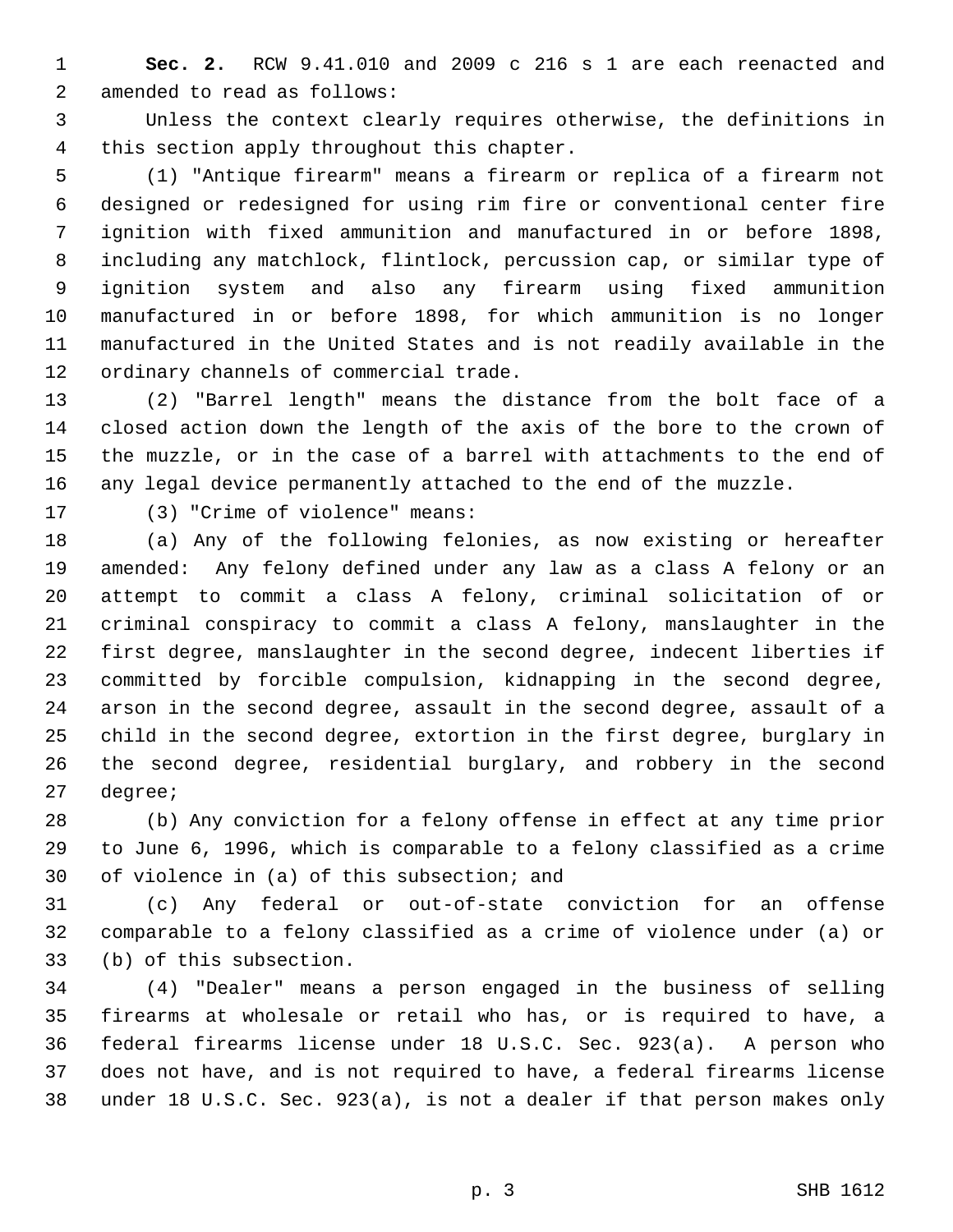1 occasional sales, exchanges, or purchases of firearms for the 2 enhancement of a personal collection or for a hobby, or sells all or 3 part of his or her personal collection of firearms.

 4 (5) "Family or household member" means "family" or "household 5 member" as used in RCW 10.99.020.

 6 (6) "Felony" means any felony offense under the laws of this state 7 or any federal or out-of-state offense comparable to a felony offense 8 under the laws of this state.

 9 (7) "Firearm" means a weapon or device from which a projectile or 10 projectiles may be fired by an explosive such as gunpowder.

11 (8) "Firearm offender" means a person who has previously been convicted or found not guilty by reason of insanity in this state of 13 any firearm offense. A person is not a firearm offender under this chapter if any and all qualifying offenses have been the subject of an expungement, pardon, annulment, certificate, or rehabilitation, or other equivalent procedure based on a finding of the rehabilitation of the person convicted or a pardon, annulment, or other equivalent procedure based on a finding of innocence.

19 (9) "Firearm offense" means:

20 (a) Any felony offense that is a violation of chapter 9.41 RCW;

21 (b) A violation of RCW 9A.36.045;

22 (c) A violation of RCW 9A.56.300;

23 (d) A violation of RCW 9A.56.310;

24 (e) Any felony offense if the offender was armed with a firearm in 25 the commission of the offense.

26 (10) "Law enforcement officer" includes a general authority 27 Washington peace officer as defined in RCW 10.93.020, or a specially 28 commissioned Washington peace officer as defined in RCW 10.93.020. 29 "Law enforcement officer" also includes a limited authority Washington 30 peace officer as defined in RCW 10.93.020 if such officer is duly 31 authorized by his or her employer to carry a concealed pistol.

 $(1)$  (( $(9)$ )) (11) "Lawful permanent resident" has the same meaning 33 afforded a person "lawfully admitted for permanent residence" in 8 34 U.S.C. Sec. 1101(a)(20).

35 (( $+10$ )) (12) "Loaded" means:

36 (a) There is a cartridge in the chamber of the firearm;

37 (b) Cartridges are in a clip that is locked in place in the 38 firearm;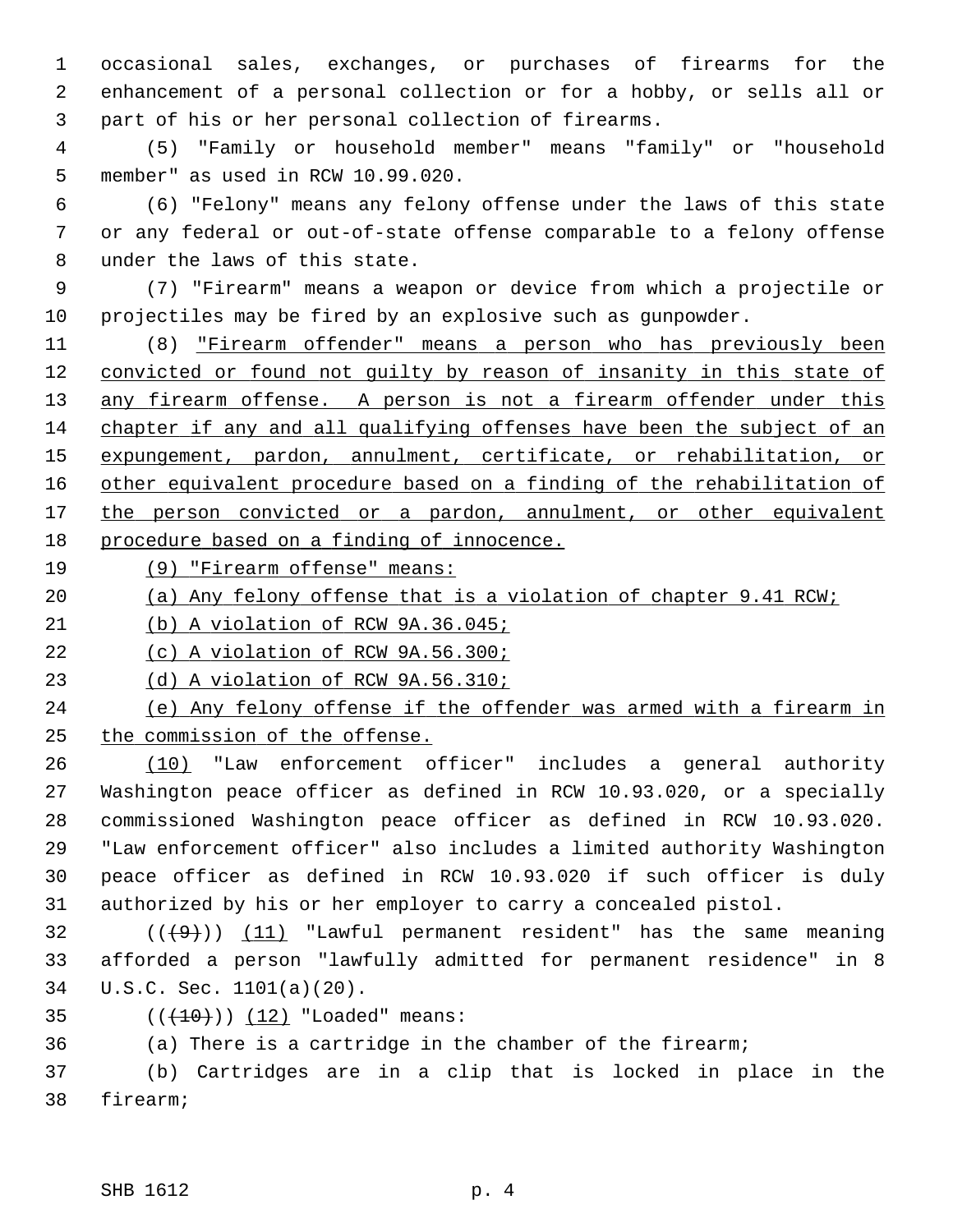1 (c) There is a cartridge in the cylinder of the firearm, if the 2 firearm is a revolver;

 3 (d) There is a cartridge in the tube or magazine that is inserted 4 in the action; or

 5 (e) There is a ball in the barrel and the firearm is capped or 6 primed if the firearm is a muzzle loader.

 $7$  (( $\left(\frac{11}{11}\right)$ ) (13) "Machine gun" means any firearm known as a machine 8 gun, mechanical rifle, submachine gun, or any other mechanism or 9 instrument not requiring that the trigger be pressed for each shot and 10 having a reservoir clip, disc, drum, belt, or other separable 11 mechanical device for storing, carrying, or supplying ammunition which 12 can be loaded into the firearm, mechanism, or instrument, and fired 13 therefrom at the rate of five or more shots per second.

 $14$  (( $(12)$ )) (14) "Nonimmigrant alien" means a person defined as such 15 in 8 U.S.C. Sec. 1101(a)(15).

16  $((+13))$  (15) "Pistol" means any firearm with a barrel less than 17 sixteen inches in length, or is designed to be held and fired by the 18 use of a single hand.

19  $((+14))$   $(16)$  "Rifle" means a weapon designed or redesigned, made 20 or remade, and intended to be fired from the shoulder and designed or 21 redesigned, made or remade, and intended to use the energy of the 22 explosive in a fixed metallic cartridge to fire only a single 23 projectile through a rifled bore for each single pull of the trigger.

24  $((+15))$  (17) "Sell" refers to the actual approval of the delivery 25 of a firearm in consideration of payment or promise of payment of a 26 certain price in money.

27  $((+16))$  (18) "Serious offense" means any of the following felonies 28 or a felony attempt to commit any of the following felonies, as now 29 existing or hereafter amended:

30 (a) Any crime of violence;

31 (b) Any felony violation of the uniform controlled substances act, 32 chapter 69.50 RCW, that is classified as a class B felony or that has 33 a maximum term of imprisonment of at least ten years;

34 (c) Child molestation in the second degree;

35 (d) Incest when committed against a child under age fourteen;

36 (e) Indecent liberties;

37 (f) Leading organized crime;

38 (g) Promoting prostitution in the first degree;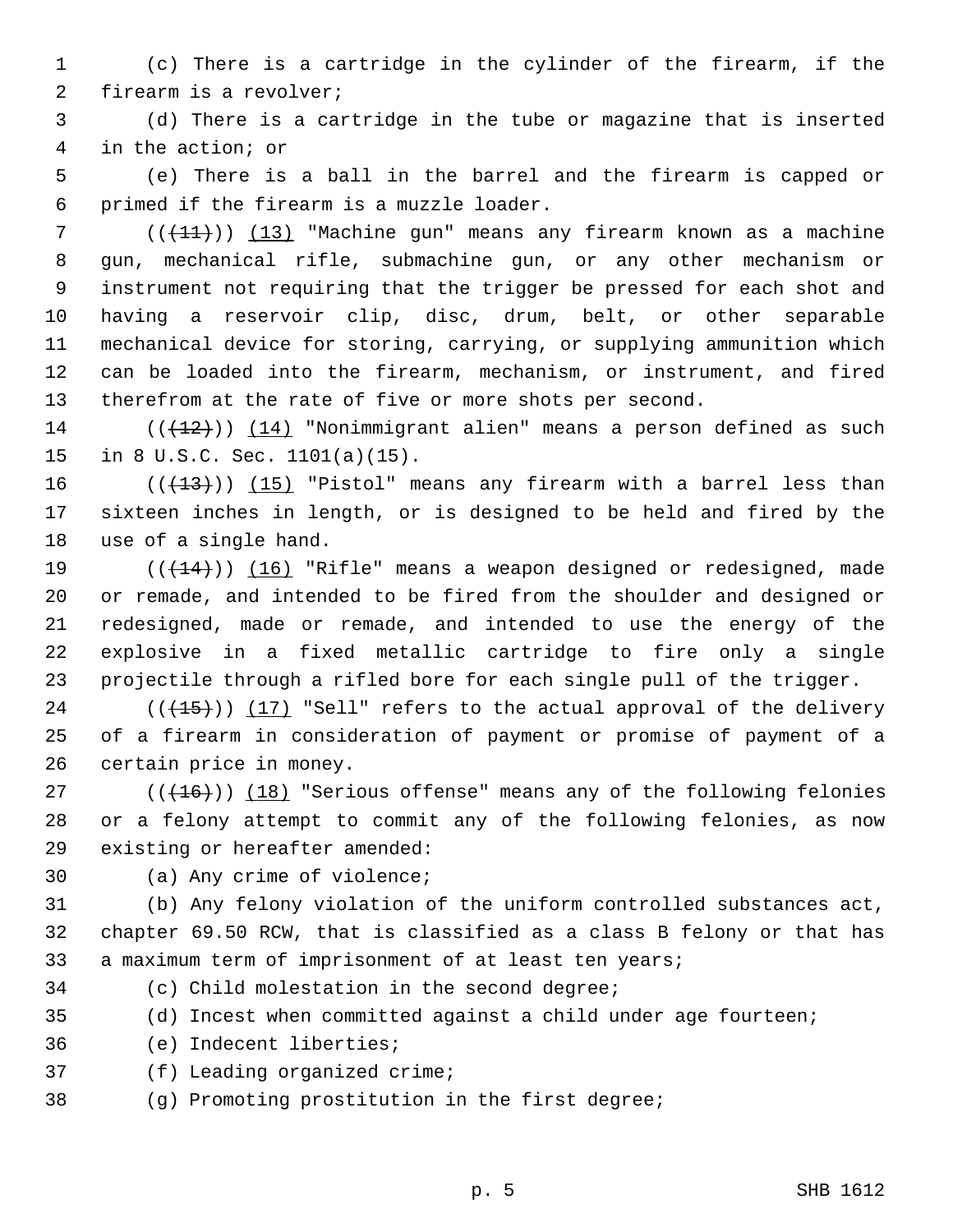- 1 (h) Rape in the third degree;
- 2 (i) Drive-by shooting;

3 (j) Sexual exploitation;

 4 (k) Vehicular assault, when caused by the operation or driving of 5 a vehicle by a person while under the influence of intoxicating liquor 6 or any drug or by the operation or driving of a vehicle in a reckless 7 manner;

 8 (l) Vehicular homicide, when proximately caused by the driving of 9 any vehicle by any person while under the influence of intoxicating 10 liquor or any drug as defined by RCW 46.61.502, or by the operation of 11 any vehicle in a reckless manner;

12 (m) Any other class B felony offense with a finding of sexual 13 motivation, as "sexual motivation" is defined under RCW 9.94A.030;

14 (n) Any other felony with a deadly weapon verdict under RCW 15 ((9.94A.602)) 9.94A.825; or

16 (o) Any felony offense in effect at any time prior to June 6, 1996, 17 that is comparable to a serious offense, or any federal or out-of-state 18 conviction for an offense that under the laws of this state would be a 19 felony classified as a serious offense.

20  $((+17))$  (19) "Short-barreled rifle" means a rifle having one or 21 more barrels less than sixteen inches in length and any weapon made 22 from a rifle by any means of modification if such modified weapon has 23 an overall length of less than twenty-six inches.

24  $((+18))$  (20) "Short-barreled shotgun" means a shotgun having one 25 or more barrels less than eighteen inches in length and any weapon made 26 from a shotgun by any means of modification if such modified weapon has 27 an overall length of less than twenty-six inches.

28  $((+19))$   $(21)$  "Shotgun" means a weapon with one or more barrels, 29 designed or redesigned, made or remade, and intended to be fired from 30 the shoulder and designed or redesigned, made or remade, and intended 31 to use the energy of the explosive in a fixed shotgun shell to fire 32 through a smooth bore either a number of ball shot or a single 33 projectile for each single pull of the trigger.

34 NEW SECTION. **Sec. 3.** A new section is added to chapter 9.41 RCW 35 to read as follows:

36 (1) On or after the effective date of this section, whenever a 37 defendant in this state is convicted of a firearm offense or found not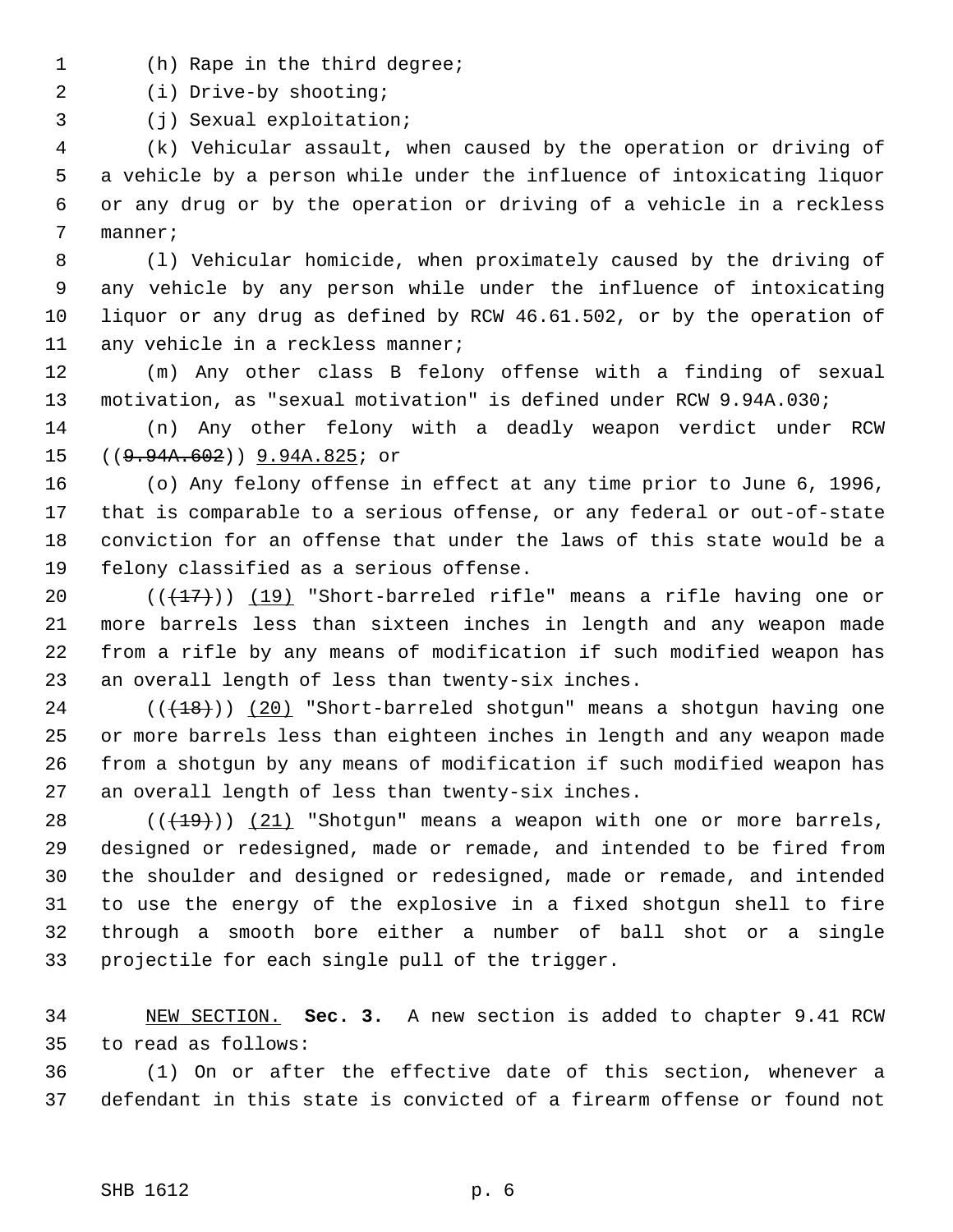1 guilty by reason of insanity of any firearm offense, the court must 2 consider whether to impose a requirement that the person comply with 3 the registration requirements of section 4 of this act and may, in its 4 discretion, impose such a requirement.

 5 (2) In determining whether to require the person to register, the 6 court shall consider all relevant factors including, but not limited 7 to:

8 (a) The person's criminal history;

 9 (b) Whether the person has previously been found not guilty by 10 reason of insanity of any offense in this state or elsewhere; and

11 (c) Evidence of the person's propensity for violence that would 12 likely endanger persons.

13 NEW SECTION. **Sec. 4.** A new section is added to chapter 9.41 RCW 14 to read as follows:

15 (1) Any adult or juvenile residing, whether or not the person has 16 a fixed residence, in this state who has been required by a court to 17 comply with the registration requirements of this section shall 18 personally register with the county sheriff for the county of the 19 person's residence.

20 (2) A person required to register under this section must provide 21 the following information when registering:

22 (a) Name and any aliases used;

23 (b) Complete and accurate residence address or, if the person lacks 24 a fixed residence, where he or she plans to stay;

25 (c) Identifying information of the gun offender, including a 26 physical description;

27 (d) The offense for which the person was convicted;

28 (e) Date and place of conviction; and

29 (f) The names of any other county where the offender has registered 30 pursuant to this section.

31 (3) The county sheriff may require the offender to provide 32 documentation that verifies the contents of his or her registration.

33 (4) The county sheriff may take the offender's photograph or 34 fingerprints for the inclusion of such record in the registration.

35 (5) Firearm offenders shall register with the county sheriff not 36 later than forty-eight hours after: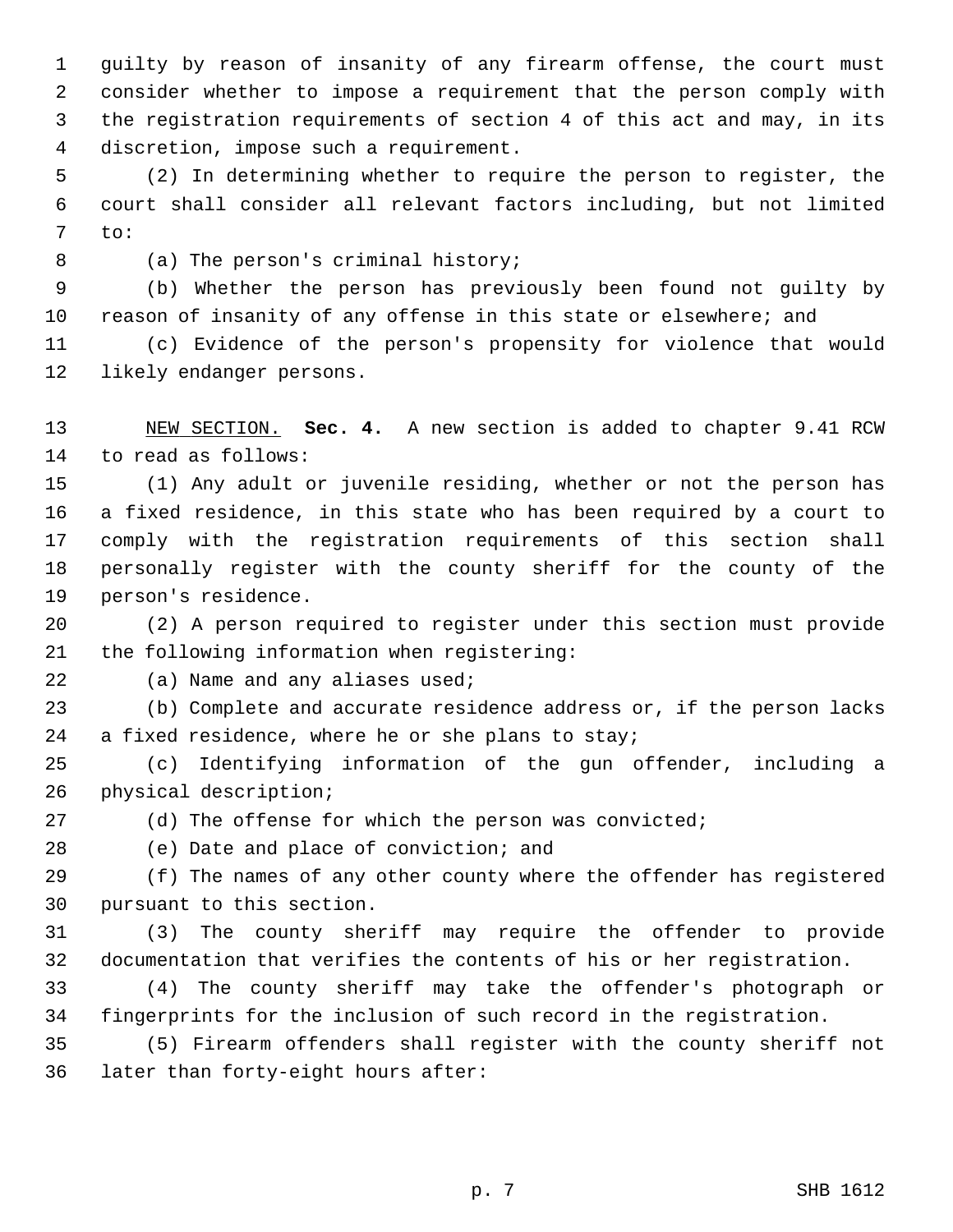1 (a) The date of release from custody, as a result of the firearm 2 offense, of the state department of corrections, the state department 3 of social and health services, a local division of youth services, or 4 a local jail or juvenile detention facility; or

 5 (b) The date the court imposes the firearm offender's sentence, if 6 the offender receives a sentence that does not include confinement.

 7 (6)(a) Except as described in (b) of this subsection, the firearm 8 offender shall register with the county sheriff not later than twenty 9 days after each twelve-month anniversary of the date the offender is 10 first required to register, as described in subsection (5) of this 11 section.

12 (b) If the firearm offender is confined to any correctional 13 institution, state institution or facility, or health care facility 14 throughout the twenty-day period described in (a) of this subsection, 15 the offender shall personally appear before the county sheriff not 16 later than forty-eight hours after release to verify and update, as 17 appropriate, his or her registration.

18 (7) If the firearm offender changes his or her residence address 19 and his or her new residence address is within this state, the offender 20 shall personally register with the county sheriff for the county of the 21 person's residence not later than forty-eight hours after the change of 22 address. If the offender's residence address is within the same county 23 as the offender's immediately preceding address, the offender shall 24 update the contents of his or her current registration.

25 (8) The duty to register shall continue for a period of four years 26 from the date the offender is first required to register, as described 27 in subsection (5) of this section.

28 NEW SECTION. **Sec. 5.** A new section is added to chapter 9.41 RCW 29 to read as follows:

30 (1) A person commits the crime of failure to register as a firearm 31 offender if the person has a duty to register under section 4 of this 32 act and knowingly fails to comply with any of the requirements of 33 section 4 of this act.

34 (2) Failure to register as a firearm offender is a gross 35 misdemeanor.